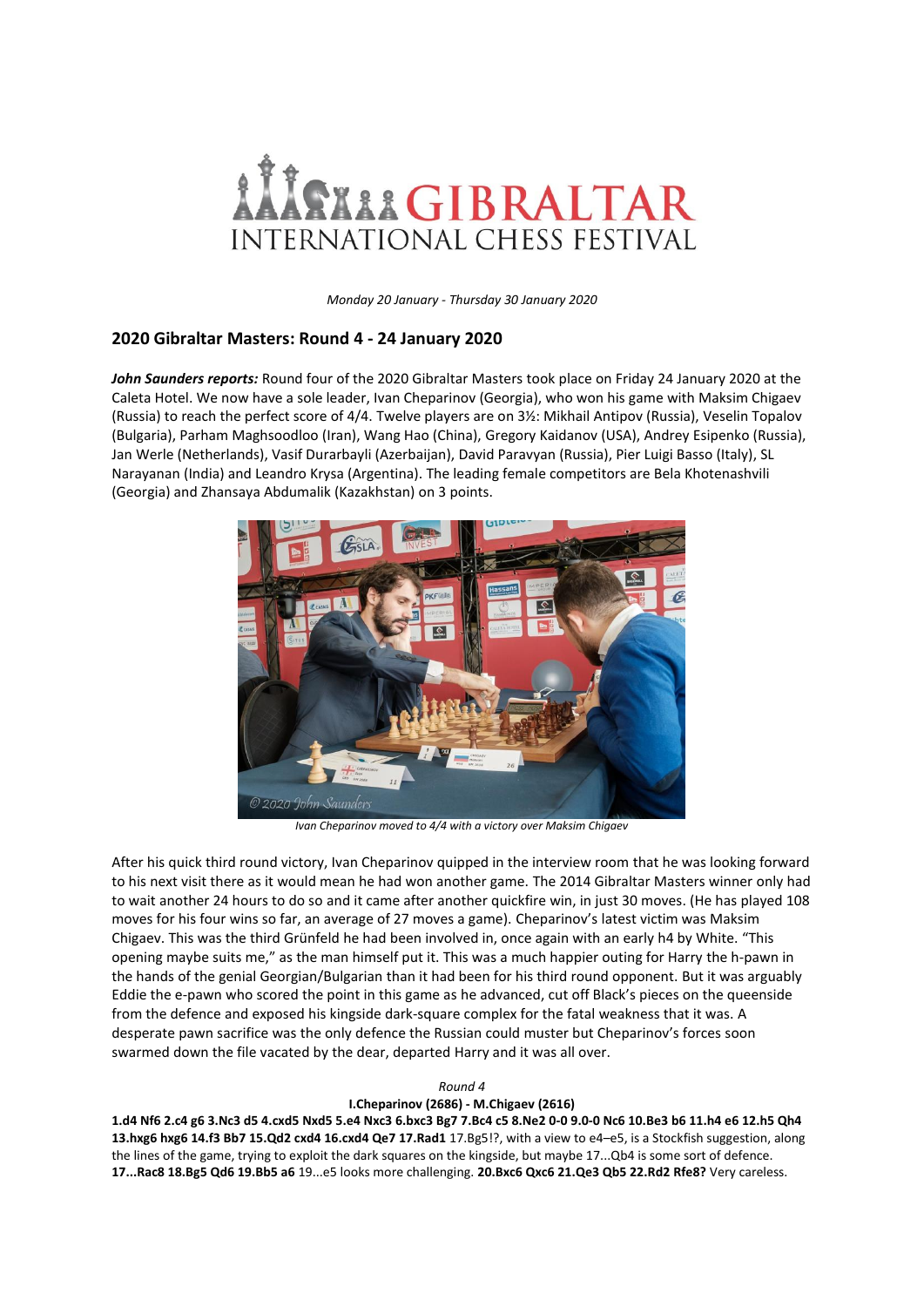Instead, 22...Rc4 23.Kf2 Rfc8 24.Rh1 and now 24...e5; or perhaps the immediate 22...e5 is playable, though it allows White to obtain a passed d-pawn.



**23.e5!** Suddenly the game is as good as over. Black cannot challenge on the dark squares on the kingside, and his queenside pieces are cut off from the defence. Cheparinov described this as a "very famous" plan which has appeared in Carlsen's games, for example. **23...Rc4 24.Kf2 f6** Cheparinov said he only had to calculate 24...Rec8 25.Rh1 Rc2 26.Bf6 and now either capture by Black leads to a win for White. **25.exf6 Bf8 26.Qf4** The white attack happens in slow motion but there is no viable counter. **26...Qf5 27.Qh4 e5 28.Rh1 Kf7 29.Qh7+ Ke6 30.Qg8+ 1-0**

By this stage of the tournament, the star players are paired against seasoned GMs against whom they cannot necessarily expect to beat. Consequently, there were quite a number of draws on the top boards. Argentinian GM Leandro Krysa did well to hold a draw against joint favourite Shakhriyar Mamedyarov, rated some 250 points above him. He gave up his queen for rook and minor piece, and though the Azeri star seemed well placed to exploit a kingside initiative, Krysa's dangerous d-pawn, a square from queening, held the balance and Mamedyarov was obliged to bale out for perpetual. Delhi GM Suri Vaibhav never looked in the slightest difficulty against MVL and the game soon petered out to a drawn double rook endgame. Pier Luigi Basso and Vasif Durarbayli were more closely matched in terms of rating and they played out a cagey draw.



*Suri Vaibhav was solid as the Rock of Gibraltar against Maxime Vachier-Lagrave*

A couple of the top players managed to break down the opposition. Wang Hao defeated Jules Moussard from a position where the Chinese super-GM had queen for two rooks, but the Frenchman allowed him to capture his queenside pawns and he was always struggling thereafter. Veselin Topalov established a positional advantage against Jaime Santos Latasa but the attempt to address this by sacrificing the exchange for a pawn did not work out well for the Spanish GM.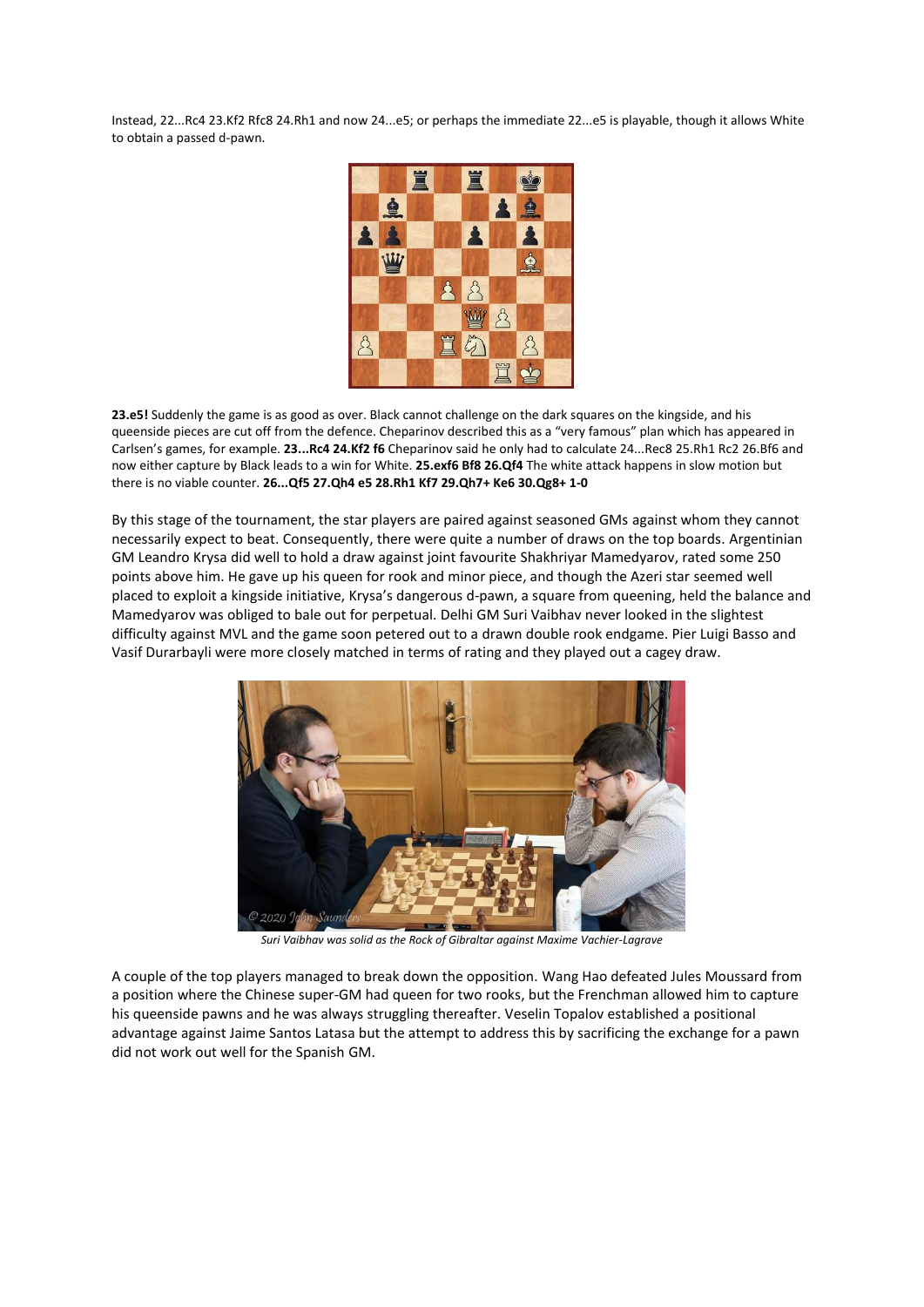

*Ivanchuk looks out of sorts so far at this tournament*

One leading player came a cropper. Vassily Ivanchuk, who had been lucky to get away with a draw in round three, was not so fortunate in round four. His opponent, Mikhail Antipov, played an unusual and seemingly innocuous line against Chucky's Caro-Kann, but an untypically careless 14...b6 move allowed the Russian GM to grab the initiative and establish his minor pieces on powerful squares. Ivanchuk, like Santos Latasa, tried an exchange for pawn sacrifice, but abandoned it as a hopeless cause after only a handful of moves.

The race for the leading women's prize is starting to become like a 'Game of Thrones' scenario. No sooner does a player rise to the top than they are skimmed off and are dispatched to oblivion. So it was for Nataliya Buksa, whose brief moment of glory was ended by David Navara. The Czech GM has now had three female opponents out of four and as always was eager to share the details with spectators in the interview room. Note, all player interviews are available on YouTube and you can find the link at the foot of this article.



*Bela Khotenashvili played superbly to beat Dmitry Kryavkin*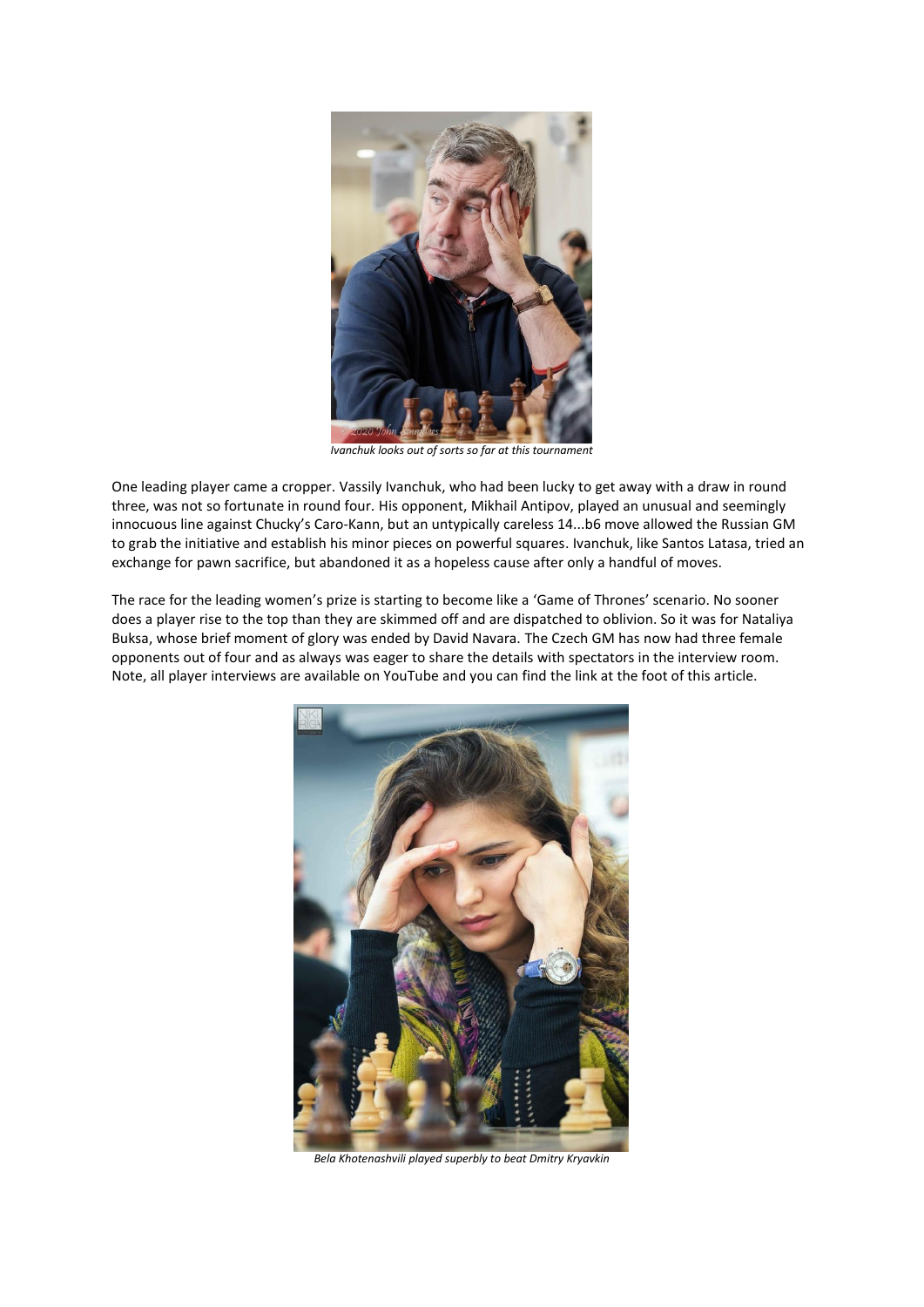The highest placed female competitors are now Bela Khotenashvili and Zhansaya Abdumalik on 3/4. The Georgian player played a superb endgame to defeat Russian GM Dmitry Kryavkin in 76 moves. The Russian defended with a weird hybrid King's Indian/Grünfeld involving a temporary pawn sacrifice, but it gave him a healthy edge and pressure against Khotenashvili's weak c-pawn. But this was very much a game of two halves. The Georgian GM gradually turned the position around and thoroughly outplayed her higher rated opponent. Eventually the ugly duckling of an isolated c-pawn was transformed into a beautiful swan of a passed b-pawn. Thereafter Bela never gave her opponent a chance. It took a long time to achieve, but the final result was never in doubt. Zhansaya Abdumalik received a more friendly pairing against 2081-rated WFM Mireya Represa Perez and the rating differential soon made itself apparent on the board.

In the evening the players let their hair down and enjoyed the traditional Gibraltar team blitz event. Niki Riga's beautiful photos tell the story of a fun event. The winners were the British and Irish Lions, for whom commentator David Howell scored 4½/5 on the top board, and IM Thomas Rendle made the same score on board four, with other team members Gawain Jones and IM Alex Lopez putting in strong performances.



*British & Irish Lions: Thomas Rendle, Fiona Steil-Antoni, Gawain Jones, Alex Lopez*



*David Howell 4½/5 – his opponents included MVL & Shak Mamedyarov*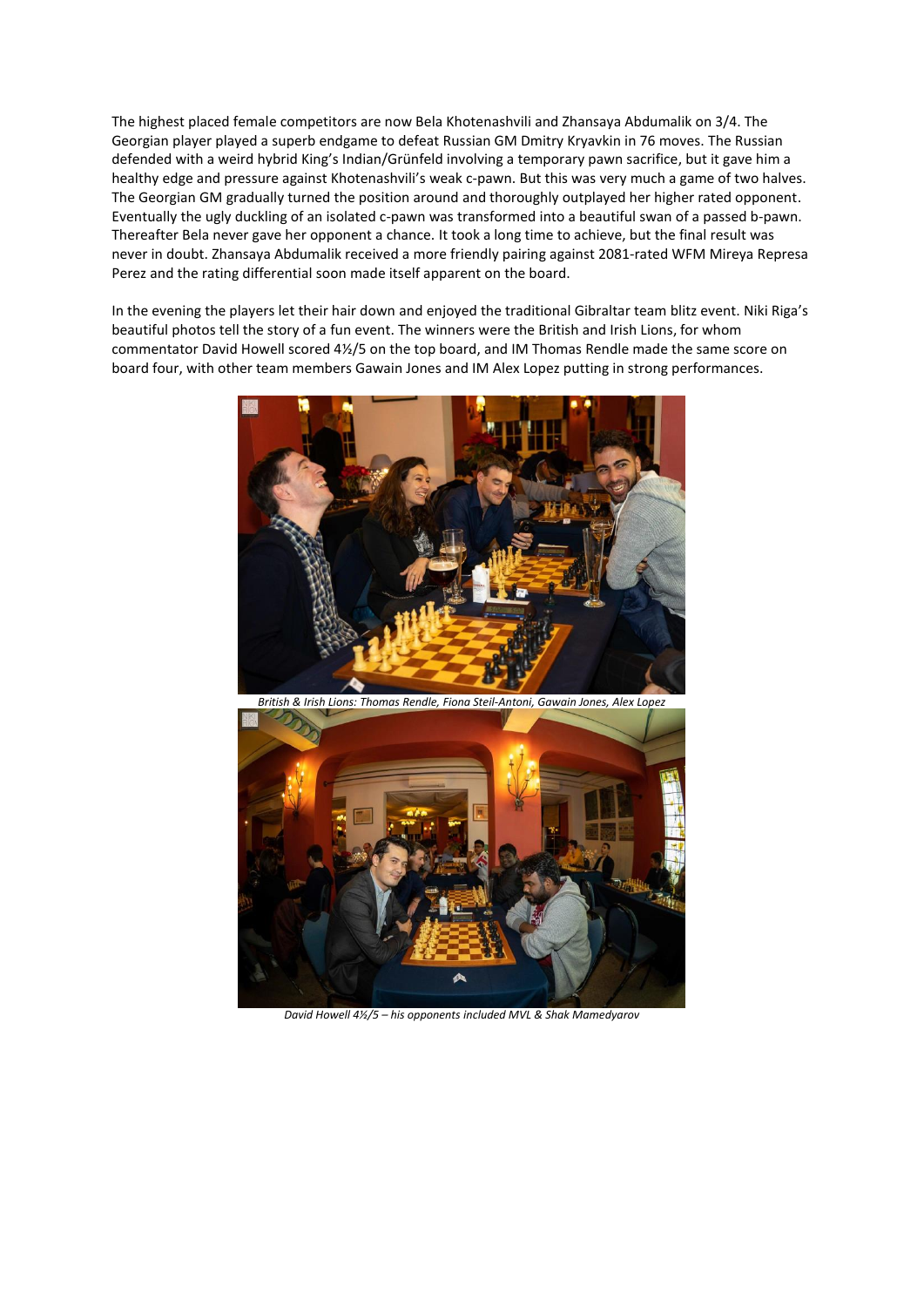

*Valentina Gunina giggles as she delivers checkmate (as does Alejandro Ramirez) – but who was the victim?* 

Friday saw the final round of the two first-week subsidiary tournaments. Both were won with clean 5/5 scores. Challengers A was won by 68-year-old Canadian IM Leon Piasetski. (Who says chess is a young person's game?) And Amateur A was won by Ashwani Kumar Grover, from Punjab, India. Amongst the second-placed players on 4/5 in the latter category was 16-year-old Gibraltarian Joseph Greco, so it was great to see some local success. The only player to defeat him was another local player, Anthony Farrell, who won the Gibraltar prize for the event with 3½.



*Canadian IM Leon Piasetski receives a cheque for £2,000 from tournament organiser Franco Ostuni*